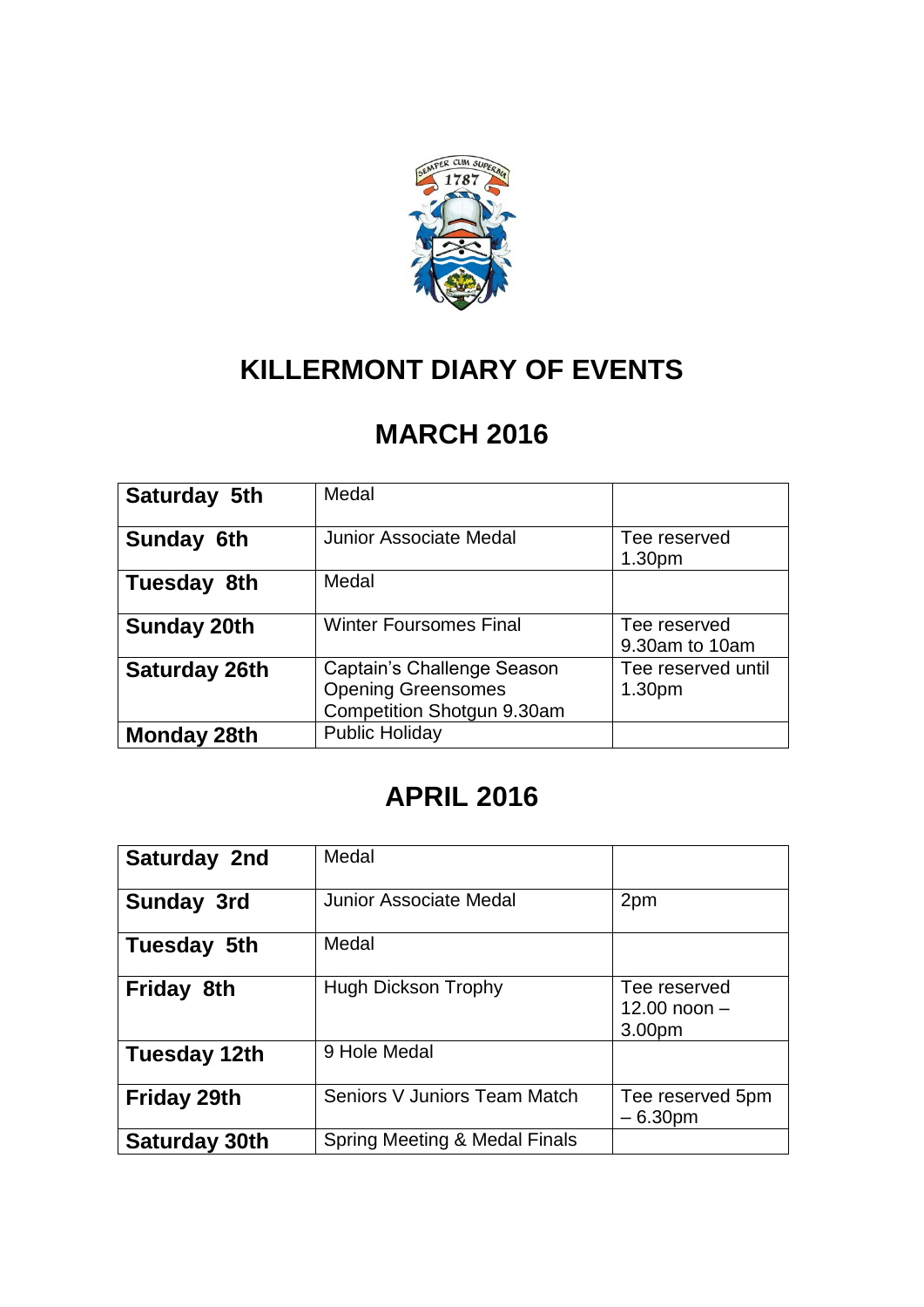

# **KILLERMONT DIARY OF EVENTS**

## **MAY 2016**

| <b>Sunday 1st</b>     | Junior Associate Medal - The<br>Browning Trophy 2 <sup>nd</sup> Round | Tee reserved 2pm                  |
|-----------------------|-----------------------------------------------------------------------|-----------------------------------|
| <b>Monday 2nd</b>     | Ladies Day - Mixed Foursomes                                          | Tee reserved<br>$9.00 - 4.00$ pm  |
|                       | <b>Public Holiday</b>                                                 |                                   |
| <b>Tuesday 3rd</b>    | Medal                                                                 |                                   |
| <b>Friday 6th</b>     | Junior Associates v Bishopbriggs                                      |                                   |
| <b>Sunday 8th</b>     | <b>Stewart Cup-Preliminary Round</b>                                  | Tee reserved<br>$12.30 - 3.30$ pm |
| <b>Monday 9th</b>     | <b>Stewart Cup</b>                                                    | Tee reserved 4pm<br>onwards       |
| <b>Tuesday 10th</b>   | <b>Stewart Cup</b>                                                    | Tee reserved 4pm<br>onwards       |
| <b>Wednesday 11th</b> | <b>Stewart Cup</b>                                                    | Tee reserved<br>5.00-6.30pm       |
|                       | Parrot Club - Mr Matheson<br>Approx10/12                              | Tee reserved 2pm                  |
| <b>Thursday 12th</b>  | <b>Stewart Cup</b>                                                    | Tee reserved                      |
|                       |                                                                       | 5.00-6.30pm                       |
|                       | 1 Fourball Panmure Reciprocity                                        | Tee reserved<br>11am              |
| <b>Friday 13th</b>    | <b>Stewart Cup</b>                                                    | Tee reserved<br>5.30pm- 6.30pm    |
| <b>Saturday 14th</b>  | <b>Stewart Cup Salver</b>                                             | Tee reserved 9.30                 |
|                       |                                                                       | $-1.30pm$                         |
|                       | <b>Stewart Cup Final</b>                                              | Tee reserved 2.00<br>$-3.00pm$    |
| <b>Sunday 15th</b>    | Junior Associate Medal The                                            | Tee reserved                      |
|                       | Browning Trophy 2 <sup>nd</sup> Qualifying<br>Round                   | 3.30pm                            |